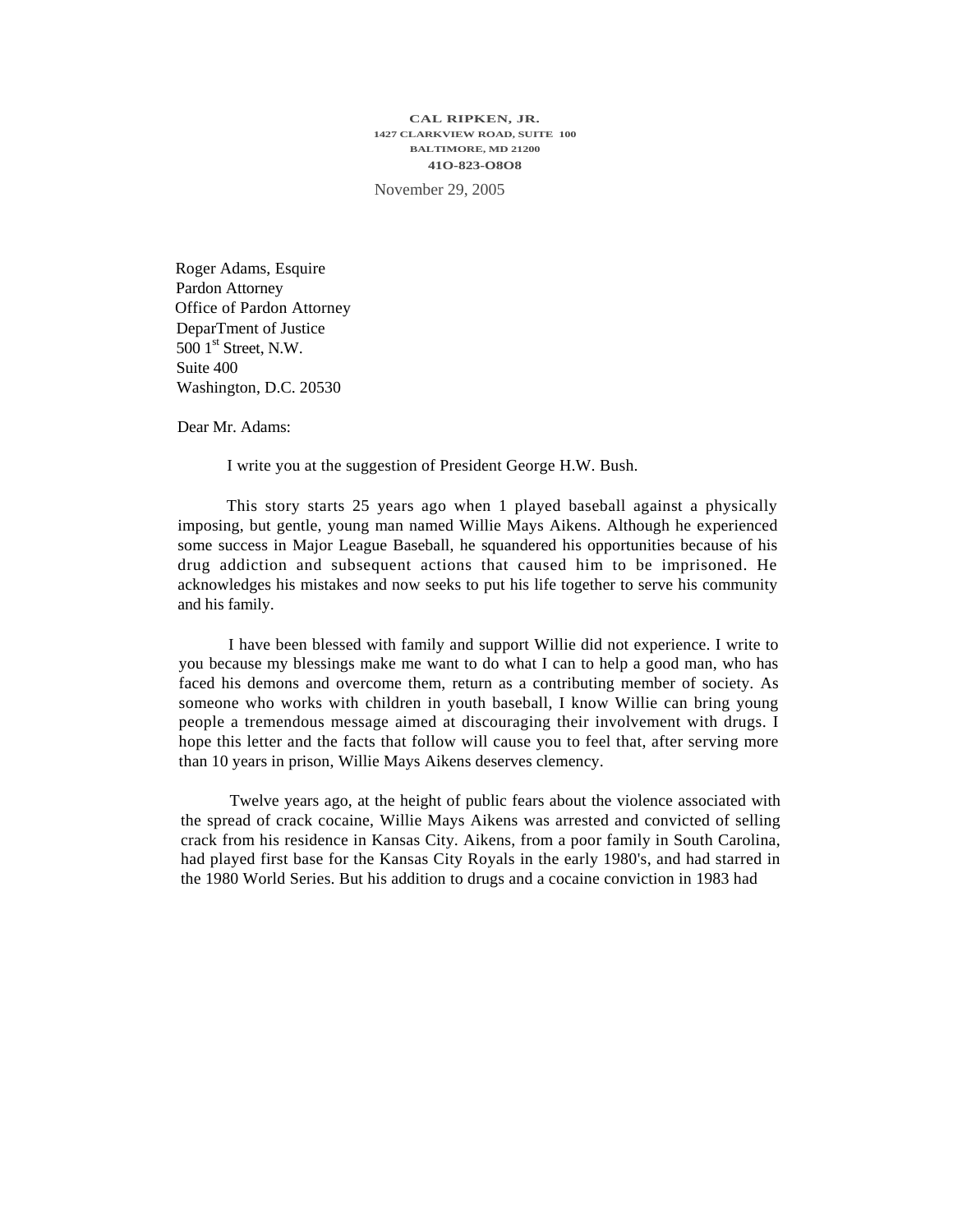## **CAL RIPKEN, JR. 1427 CLARKVIEW ROAD, SUITE 100 BALTIMORE, MD 21200**

Roger Adams, Esquire November 29, 2005 Page Two

led to his being blackballed from major league baseball. After spending a number of years playing ball in Mexico, he had returned to live in Kansas City. He had struggled unsuccessfully over the years to overcome his long-standing addiction to cocaine, and his involvement with drugs was well known to local authorities.

According to the official account, the Kansas City police had received reports of drug transactions taking place at the Aikens residence, and dispatched a female undercover officer to develop the evidence. Aikens was a well-known figure in Kansas City because of his prior baseball prowess, and it seems likely that his would have been a potentially important arrest. In December of 1993, the undercover officer approached Aikens near his residence under the pretense of asking for directions. She established a relationship with him over the next few weeks, and then asked him to obtain crack cocaine for her use. This he did on several occasions between January and March of 1994, at least once cooking powder into crack cocaine at her request. The official report also establishes that Willie was at the time in the grip of his drug addiction, an addiction that had ruined his major league baseball career and, at the time of his arrest, was fast ruining his life.

The Kansas City police turned their evidence over to the United States Attorney, who charged Aikens with multiple counts of trafficking in crack cocaine. His several drug buys for the undercover officer had yielded enough crack to make him subject to a mandatory minimum sentence. He declined a plea bargain that would have resulted in a five year prison term, and elected to take his chances with the jury which, in retrospect, was ill-advised for he was found guilty. The judge who sentenced him evidenced no sympathy for Willie's addiction, or for any of the other mitigating factors in his case, and sentenced him to the maximum allowable under the law: a total of 248 months in prison, which included a 60-month enhancement because a shotgun was observed at his residence during the drug transactions.

Willie has now served eleven years in prison. In the ordinary course he will have to serve another seven before he becomes eligible for release, since there is no parole in the federal system, and no other means of obtaining a reduction of his sentence or early release. He has exhausted all judicial appeals and, absent a compassionate intervention by (he President in his case to shorten his prison term, his freedom lies far in the future.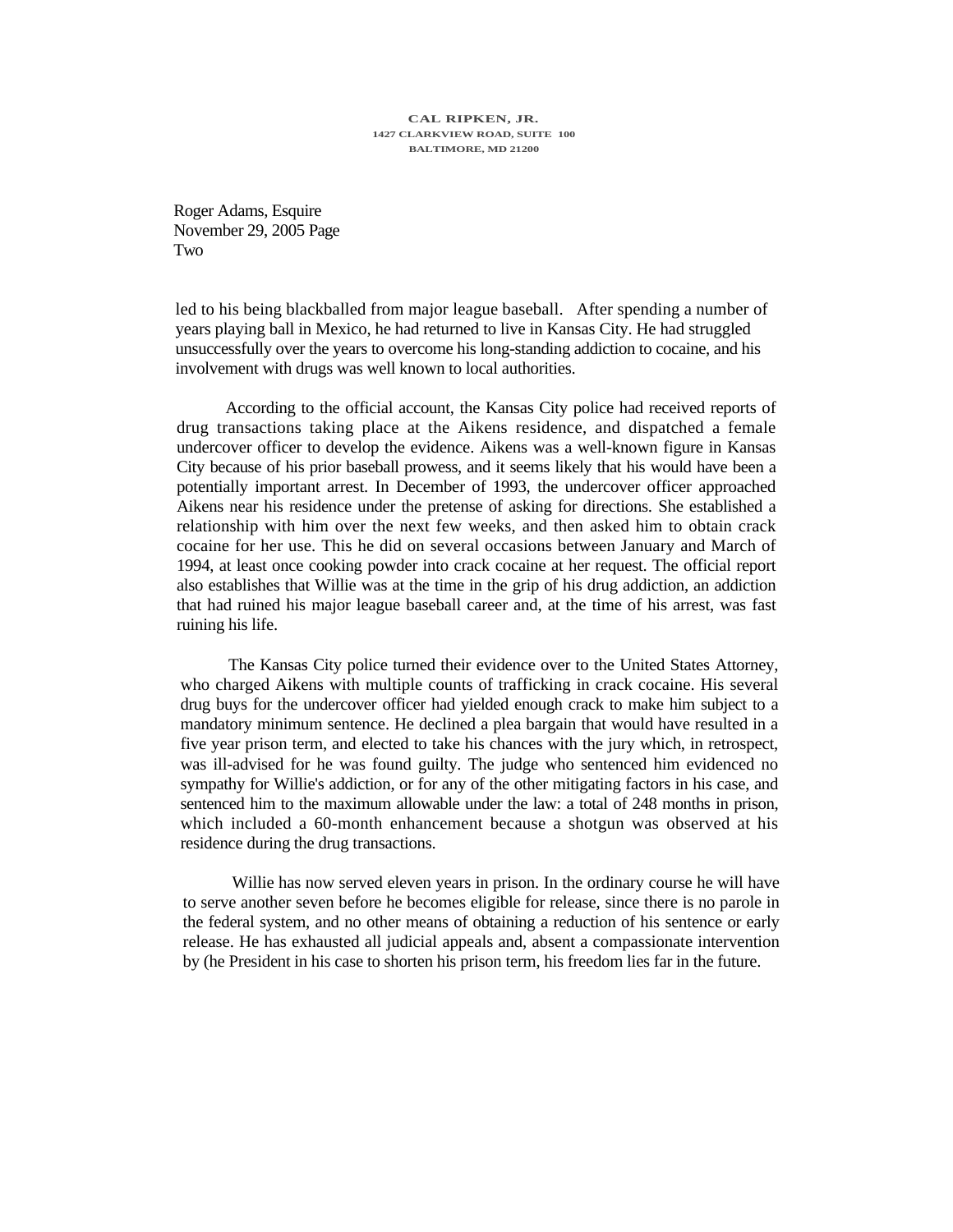**CAL RIPKEN, JR. 1427 CLARKVIEW ROAD, SUITE 100 BALTIMORE, MD 21200** 

Roger Adams, Esquire November *29,* 2005 Page Three

Had the drug charges against him involved a similar amount of powder cocaine, his sentence would, at most, have been 27 months in prison. He would, by this time, have long since been released to the community. Had he accepted the federal pica offer, or had he been prosecuted by state authorities, his prison term would have been long since served. A series of bad choices, influenced by poor legal counsel and his own drugaddled judgment, resulted in the draconian prison term that he is now serving. At any number of points, a different choice might have had a profoundly different result for him.

The most crucial point is this: during his ten years in prison, Aikens has changed his life in every sense. Aside from one incident for fighting in the early months of his confinement, his prison record is clear of any misconduct. His work reports arc excellent, and he has established an exceptional relationship with prison staff. He has become a man of deep and sincere faith, and he availed himself of all available prison programming, including the 500 hour intensive drug treatment program. He has come to understand his own responsibility for the wreckage he made of his life, and is determined to try to make amends for his conduct, to himself as well as to others. He has maintained a close relationship with his two daughters who live in Mexico and who visit him often at the federal penitentiary in Atlanta where he has been housed for most of his lime in prison. Through letters he has established and maintained relationships with manypeople outside of prison. He has come to terms with the waste and sorrow of his addiction to drugs, and is resigned to pay whatever price the government exacts from him. But, he remains hopeful that this price will, in the end, not be so steep as to rob him of any possibility of re-establishing a productive life when he leaves prison.

1 understand that the issue of the high penalties imposed for crack offenses remains a controversial one, and numerous studies (including one by the United States Sentencing Commission) have established their racially disparate impact. Crack is an inner city drug, and the crack epidemic that produced the draconian sentences at issue here was, for the most part, confined to inner city residents like Willie Aikens. I also understand that this administration has concluded that the higher penalties for crack are generally appropriate. But surely this does not mean that they may not result in an injustice in a particular case. I have come to learn that the President's clemency power was intended precisely to grant relief in these particular cases of injustice, when the penalty imposed by law turns out to be simply too severe. I feel that if the President grants Willie clemency he would not be signaling any backing away from the policy his administration has embraced. He would simply be recognizing the unexceptionable fact